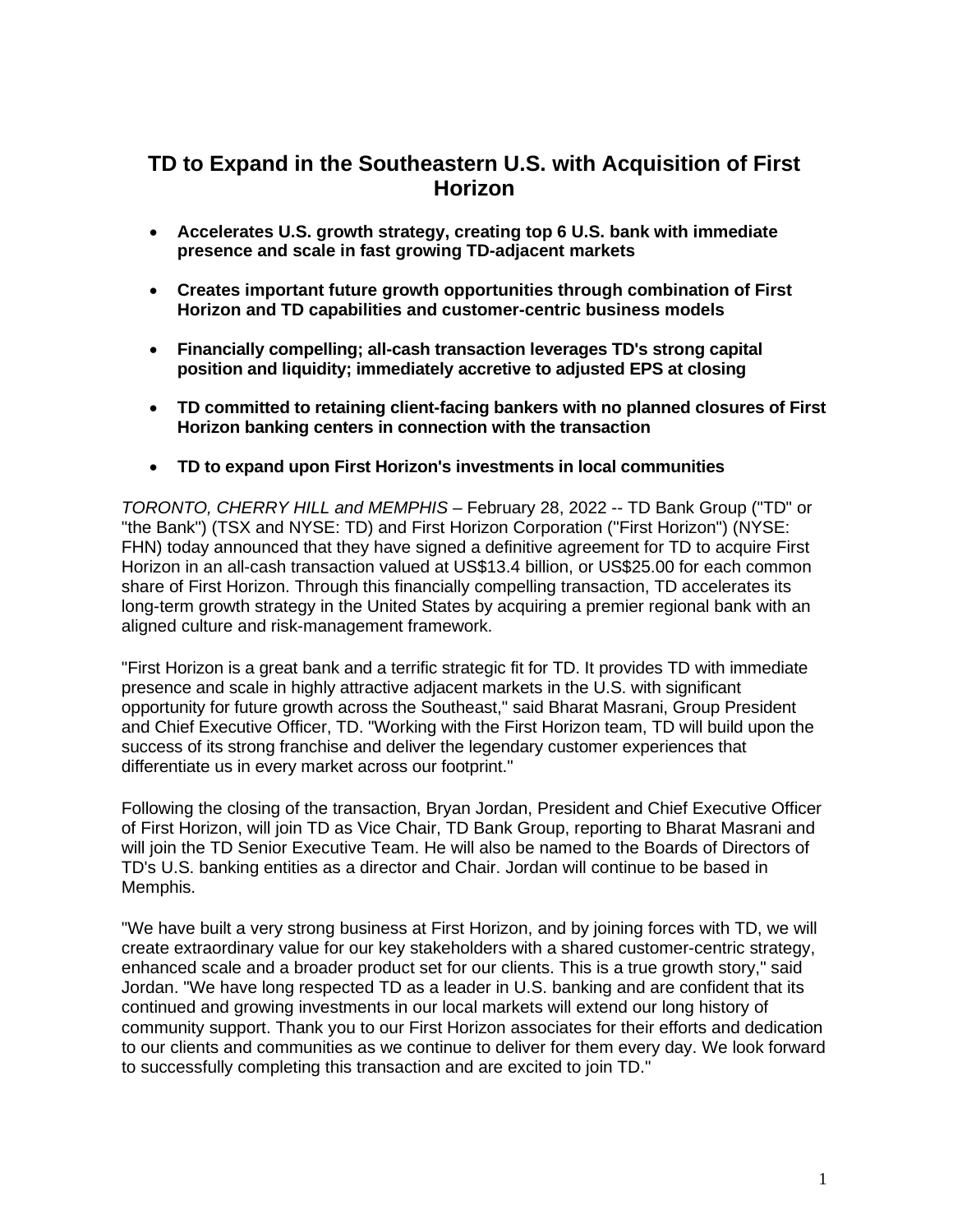"I am very pleased that Bryan and talented leaders from across First Horizon will join TD. Their deep customer and community relationships and proven success driving growth will be of tremendous value as we integrate our teams and deliver for the millions we serve," added Masrani.

Leo Salom, Group Head, U.S. Retail, TD Bank Group, and President and CEO, TD Bank, America's Most Convenient Bank®, will lead the combined businesses.

"I am excited to welcome First Horizon's associates, leaders and valued customers to TD once the transaction closes. As one team, with complementary businesses, distribution channels and a shared culture of best-in-class customer service, we will chart the next phase of growth together," said Salom. "The Southeastern U.S. represents a tremendous opportunity for TD and the addition of First Horizon's commercial and specialty banking capabilities will position us as a leading national player in commercial banking. We will combine our resources and capabilities and continue to invest in the region as we focus on delivering the most differentiated banking experience in our markets."

## **A Top 6 U.S. Bank**

On a pro forma basis excluding merger adjustments, TD's U.S. franchise<sup>[1](#page-1-0)</sup> will be a top 6 U.S. bank, with approximately US\$614 billion in assets and a network of 1,560 stores, serving over 10.7 million U.S. customers across 22 states; globally, TD Bank Group will have approximately C\$1,841 billion in assets, with over 2,600 branches serving the needs of more than [2](#page-1-1)7.5 million customers<sup>2</sup>.

First Horizon is headquartered in Memphis, Tennessee, with assets of US\$89 billion as of December 31, 2021. First Horizon operates 412 branches and serves over 1.1 million consumer, business and commercial customers across 12 states. TD will benefit from First Horizon's strong regional presence, including leadership positions in Tennessee and Louisiana, additional density in Florida, the Carolinas and Virginia, and important footholds in the attractive Atlanta, Georgia, and Dallas and Houston, Texas markets.

Collectively, populations in First Horizon's markets are expected to grow approximately 50% faster than the U.S. national average, with some markets far exceeding that level, offering important future growth opportunities as TD invests in the region.

### **Transaction Highlights**

The transaction is expected to be immediately accretive at closing to TD's adjusted EPS and over 10% accretive to 202[3](#page-1-2)E adjusted EPS on a fully-synergized basis<sup>3</sup>. The transaction is

<span id="page-1-0"></span><sup>&</sup>lt;sup>1</sup> TD Group US Holdings and First Horizon as of December 31, 2021. Pro forma metrics for customers and stores reflect latest reported figures

<span id="page-1-1"></span><sup>2</sup> TD Bank Group as of October 31, 2021 and First Horizon as of December 31, 2021 using a USD-CAD exchange rate of 1.26x. Pro forma metrics for customers and branches reflect latest reported figures

<span id="page-1-2"></span><sup>&</sup>lt;sup>3</sup> Adjusted EPS is a non-GAAP measure. Non-GAAP financial measures and ratios used in this press release are not defined terms under IFRS (for TD Bank) or under U.S. GAAP (for First Horizon) and, therefore, may not be comparable to similar terms used by other issuers. Adjusted EPS accretion metrics are calculated on the basis of average analyst consensus estimates for TD's adjusted net income and median analyst consensus estimates for First Horizon's adjusted net income. Fully-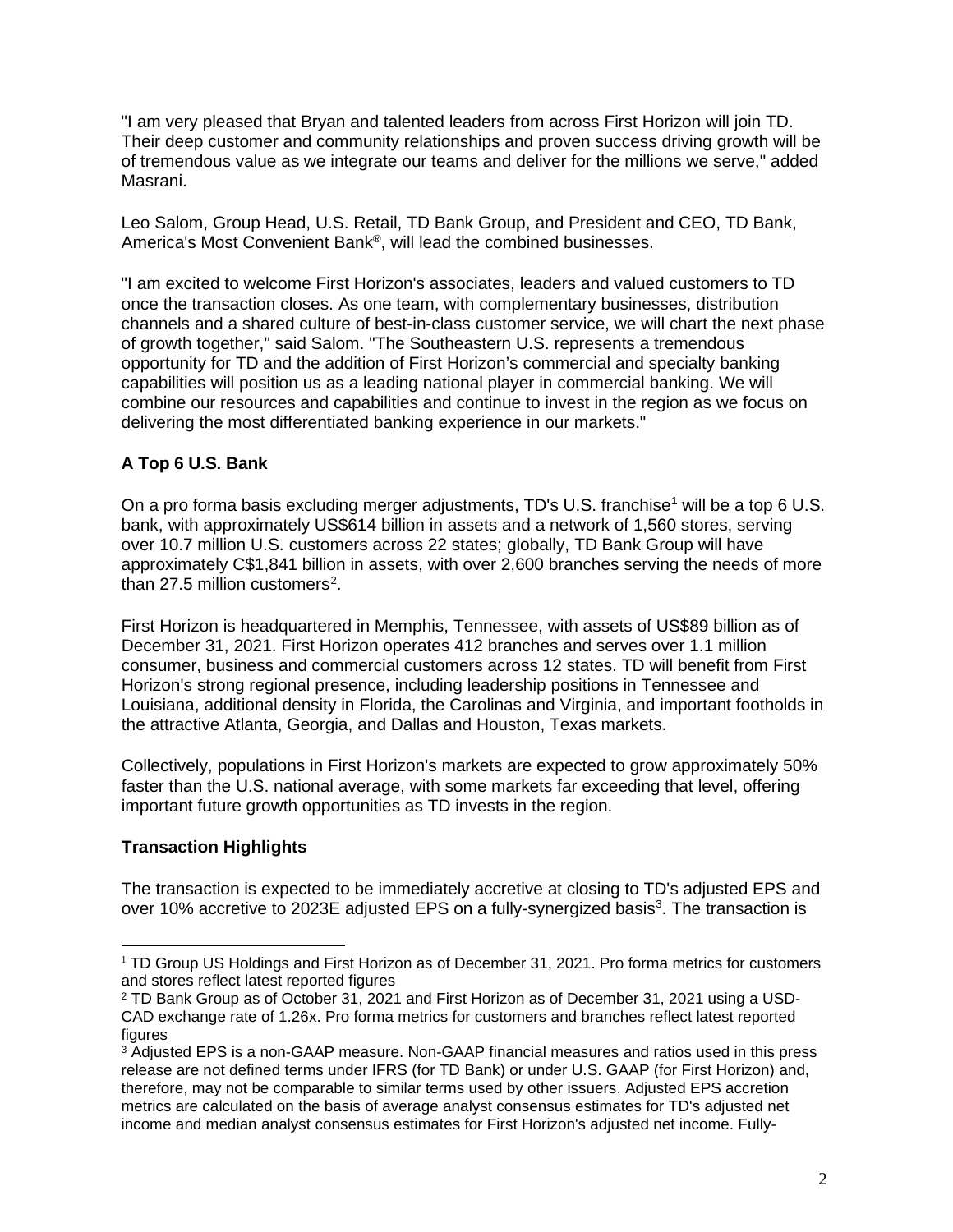expected to result in a fully-synergized return on invested capital of 10% in 2023<sup>[4](#page-2-0)</sup>. The purchase price represents a 9.8 times multiple of First Horizon's 2023E fully-synergized earnings<sup>4</sup> and a 2.1 times multiple to First Horizon's estimated tangible book value at close<sup>[5](#page-2-1)</sup>. TD expects to achieve approximately US\$610 million in pre-tax cost synergies equal to 33% of First Horizon's 2023E non-interest expense<sup>[6](#page-2-2)</sup> through a combination of technology and systems consolidation, and other operational efficiencies. TD expects to incur total merger and integration costs of US\$1.3 billion primarily in the first two years following close.

The transaction is expected to close in the first quarter of TD's 2023 fiscal year, and is subject to customary closing conditions, including approvals from First Horizon's shareholders and U.S. and Canadian regulatory authorities. If the transaction does not close prior to November 27, 2022, First Horizon shareholders will receive, at closing, an additional US\$0.65 per share on an annualized basis for the period from November 27, 2022 through the day immediately prior to the closing. The transaction will terminate, unless otherwise extended, if it does not close by February 27, 2023.

TD expects to use excess capital on its balance sheet for the transaction, reflecting its robust capital and liquidity position. Concurrent with this announcement, TD separately announced that the automatic share purchase plan established for its normal course issuer bid will automatically terminate in accordance with its terms.

At close, TD's Common Equity Tier 1 ratio is expected to be above 11%<sup>[7](#page-2-3)</sup>.

Based on First Horizon's December 31, 2021 balance sheet, the acquisition would add approximately US\$55 billion of loans and US\$75 billion of deposits to TD's balance sheet, and TD would expect to take a credit mark at close of US\$880 million, or 161 basis points of loans.

In addition, TD has agreed to invest US\$494 million in non-voting First Horizon preferred stock (convertible in certain circumstances into up to 4.9% of First Horizon's common stock) to support First Horizon's growth and franchise enhancement, including employee retention programs.

### **A Shared Commitment to Local Communities**

Once the transaction is completed, Memphis, First Horizon's current headquarters, will be an important regional hub for TD in the U.S. Southeast, supporting customers and operations and contributing to local communities and economies. TD is also committed to retaining First Horizon's client-facing bankers, with no planned branch closures as a result of the

synergized metrics are calculated on the basis that expected cost synergies are fully realized and that the transaction closes on November 1, 2022

<span id="page-2-0"></span><sup>4</sup> Calculated on the basis of the median analyst consensus estimate of First Horizon's adjusted net income. Fully-synergized metrics are calculated on the basis that expected cost synergies are fully realized and that the transaction closes on November 1, 2022

<span id="page-2-1"></span><sup>5</sup> First Horizon's balance sheet at close has been estimated based on the median analyst consensus estimate of First Horizon's adjusted net income and dividends

<span id="page-2-2"></span><sup>&</sup>lt;sup>6</sup> Calculated on the basis of the median analyst consensus estimate of First Horizon's non-interest expense excluding the amortization of intangibles

<span id="page-2-3"></span><sup>&</sup>lt;sup>7</sup> Based on TD's and First Horizon's estimated balance sheets, and assuming transaction closing on November 1, 2022, including transaction related impacts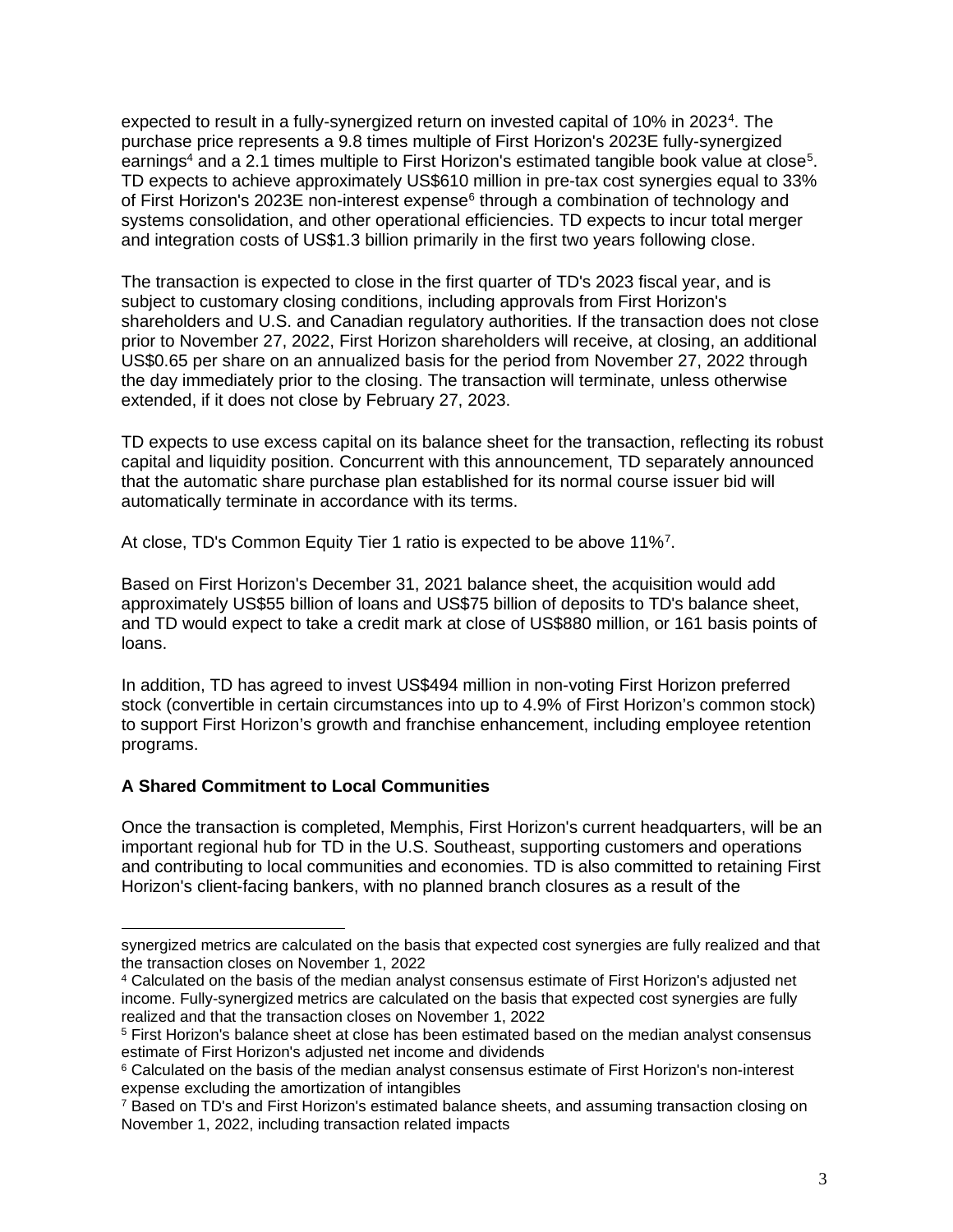transaction. In addition, upon closing, US\$40 million will be contributed to a First Horizon foundation.

TD's purpose, to *enrich the lives of our customers, communities and colleagues*, is embedded in the Bank's strategy and is reflected in its unique and inclusive culture.

The TD [Ready Commitment](https://www.td.com/document/PDF/ESG/2020-TDRC-Report.pdf) brings TD's philanthropy, people and business together to deliver positive impact in local markets.

"First Horizon and TD share a common belief that we can only thrive when the communities in which we live and work thrive. TD is committed to growing our presence and investments across the states in which First Horizon operates," concluded Masrani.

### **Advisors**

TD Securities and J.P. Morgan served as financial advisors and Simpson Thacher & Bartlett LLP and Torys LLP served as legal advisors to TD. Morgan Stanley & Co. LLC served as financial advisor and Sullivan and Cromwell LLP served as legal advisor to First Horizon.

### **Conference call and supplemental information**

TD will host a conference call on February 28 at 8:00 a.m. ET. Presentation materials will be available on the TD website at [www.td.com/investor](http://www.td.com/investor) in advance of the call. A listen-only telephone line will be available at 416-641-6150 or 1-866-696-5894 (toll free) and the passcode is 2727354#.

The audio webcast will be archived at [www.td.com/investor.](http://www.td.com/investor) Replay of the teleconference will be available from 5:00 p.m. ET on February 28, 2022, until 11:59 p.m. ET on March 14, 2022 by calling 905-694-9451 or 1-800-408-3053 (toll free) and the passcode is 8313844#.

### **About TD**

The Toronto-Dominion Bank and its subsidiaries are collectively known as TD Bank Group ("TD" or the "Bank"). TD is the fifth largest bank in North America by assets and serves more than 26 million customers in three key businesses operating in a number of locations in financial centres around the globe: Canadian Retail, including TD Canada Trust, TD Auto Finance Canada, TD Wealth (Canada), TD Direct Investing, and TD Insurance; U.S. Retail, including TD Bank, America's Most Convenient Bank®, TD Auto Finance U.S., TD Wealth (U.S.), and an investment in The Charles Schwab Corporation; and Wholesale Banking, including TD Securities. TD also ranks among the world's leading online financial services firms, with more than 15 million active online and mobile customers. TD had CDN\$1.7 trillion in assets on October 31, 2021. The Toronto-Dominion Bank trades under the symbol "TD" on the Toronto and New York Stock Exchanges.

### **About First Horizon**

First Horizon (NYSE: FHN), with \$89.1 billion in assets as of December 31, 2021, is a leading regional financial services company, dedicated to helping our clients, communities and associates unlock their full potential with capital and counsel. Headquartered in Memphis, TN, the banking subsidiary First Horizon Bank operates in 12 states across the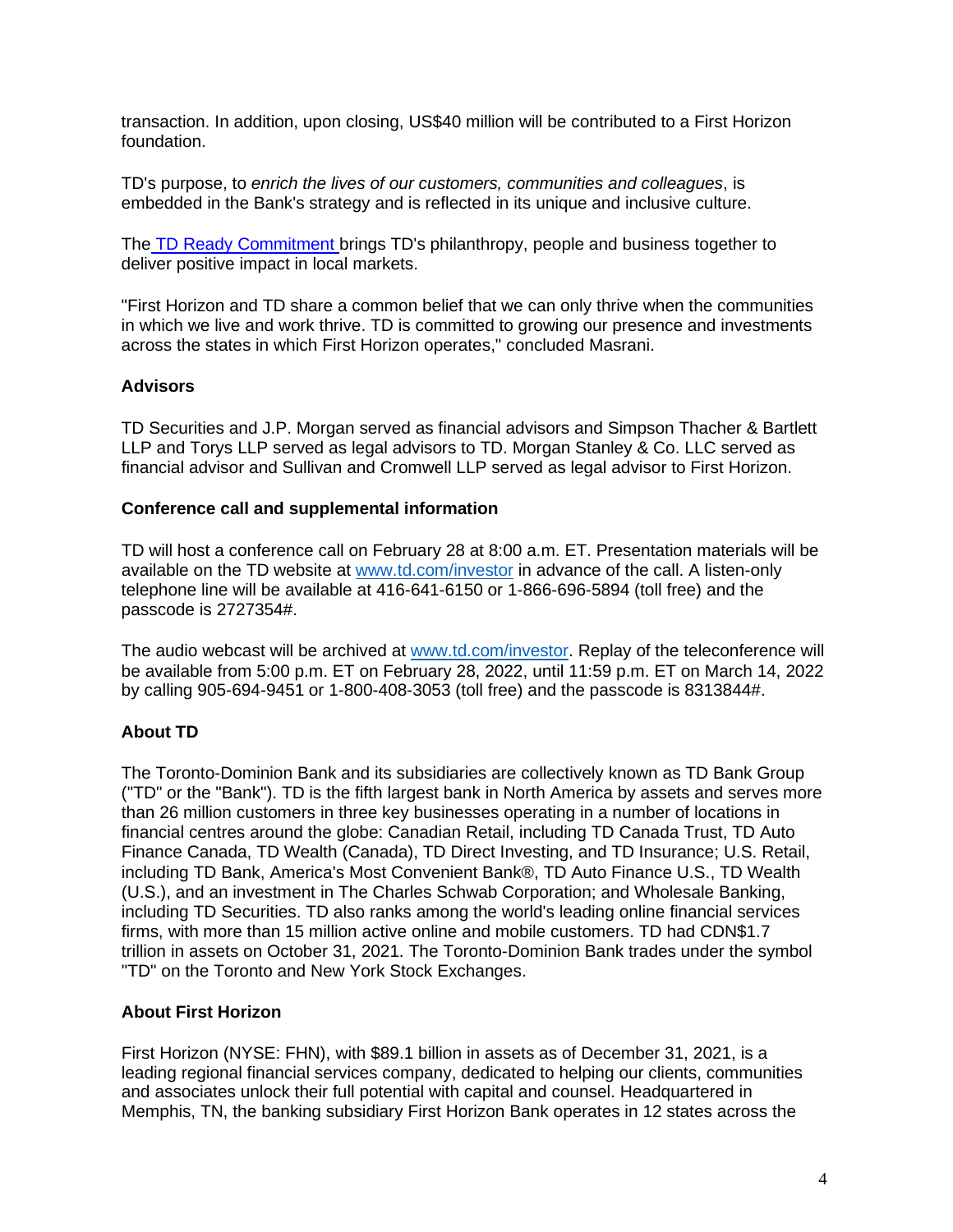southern U.S. The Company and its subsidiaries offer commercial, private banking, consumer, small business, wealth and trust management, retail brokerage, capital markets, fixed income, mortgage, and title insurance services. First Horizon has been recognized as one of the nation's best employers by Fortune and Forbes magazines and a Top 10 Most Reputable U.S. Bank. More information is available at [www.firsthorizon.com](http://www.firsthorizon.com/) 

#### **Statement Regarding Forward-looking Information**

This communication contains certain "forward-looking statements" within the meaning of the Private Securities Litigation Reform Act of 1995, Section 27A of the Securities Act of 1933, as amended (the "Securities Act"), and Section 21E of the Securities Exchange Act of 1934, as amended, (the "Exchange Act") and applicable Canadian securities legislation, with respect to First Horizon Corporation's ("First Horizon") and The Toronto-Dominion Bank's ("TD Bank") beliefs, plans, goals, expectations, and estimates. Forward-looking statements are not a representation of historical information, but instead pertain to future operations, strategies, financial results or other developments. The words "believe," "expect," "anticipate," "intend," "target", "plan", "estimate," "should," "likely," "will," "going forward" and other expressions that indicate future events and trends identify forward-looking statements.

Forward-looking statements are necessarily based upon estimates and assumptions that are inherently subject to significant business, operational, economic and competitive uncertainties and contingencies, many of which are beyond the control of First Horizon and TD Bank, and many of which, with respect to future business decisions and actions, are subject to change and which could cause actual results to differ materially from those contemplated or implied by forward-looking statements or historical performance. Examples of uncertainties and contingencies include factors previously disclosed in First Horizon's and TD Bank's respective reports filed with the U.S. Securities and Exchange Commission (the "SEC"), and TD Bank's other filings with Canadian regulators, as well as the following factors, among others: the occurrence of any event, change or other circumstances that could give rise to the right of one or both of the parties to terminate the definitive merger agreement between First Horizon and TD Bank; the outcome of any legal proceedings that may be instituted against First Horizon or TD Bank, including potential litigation that may be instituted against First Horizon or its directors or officers related to the proposed transaction or the definitive merger agreement between First Horizon and TD Bank to the proposed transaction; the timing and completion of the transaction, including the possibility that the proposed transaction will not close when expected or at all because required regulatory, shareholder or other approvals are not received or other conditions to the closing are not satisfied on a timely basis or at all, or are obtained subject to conditions that are not anticipated; interloper risk; the risk that any announcements relating to the proposed combination could have adverse effects on the market price of the common stock of either or both parties to the combination; the possibility that the anticipated benefits of the transaction will not be realized when expected or at all, including as a result of the impact of, or problems arising from, the integration of the two companies or as a result of the strength of the economy and competitive factors in the areas where First Horizon and TD Bank do business; certain restrictions during the pendency of the merger that may impact the parties' ability to pursue certain business opportunities or strategic transactions; the possibility that the transaction may be more expensive to complete than anticipated, including as a result of unexpected factors or events; diversion of management's attention from ongoing business operations and opportunities; reputational risk and potential adverse reactions or changes to business or employee relationships, including those resulting from the announcement or completion of the transaction; First Horizon and TD Bank success in executing their respective business plans and strategies and managing the risks involved in the foregoing;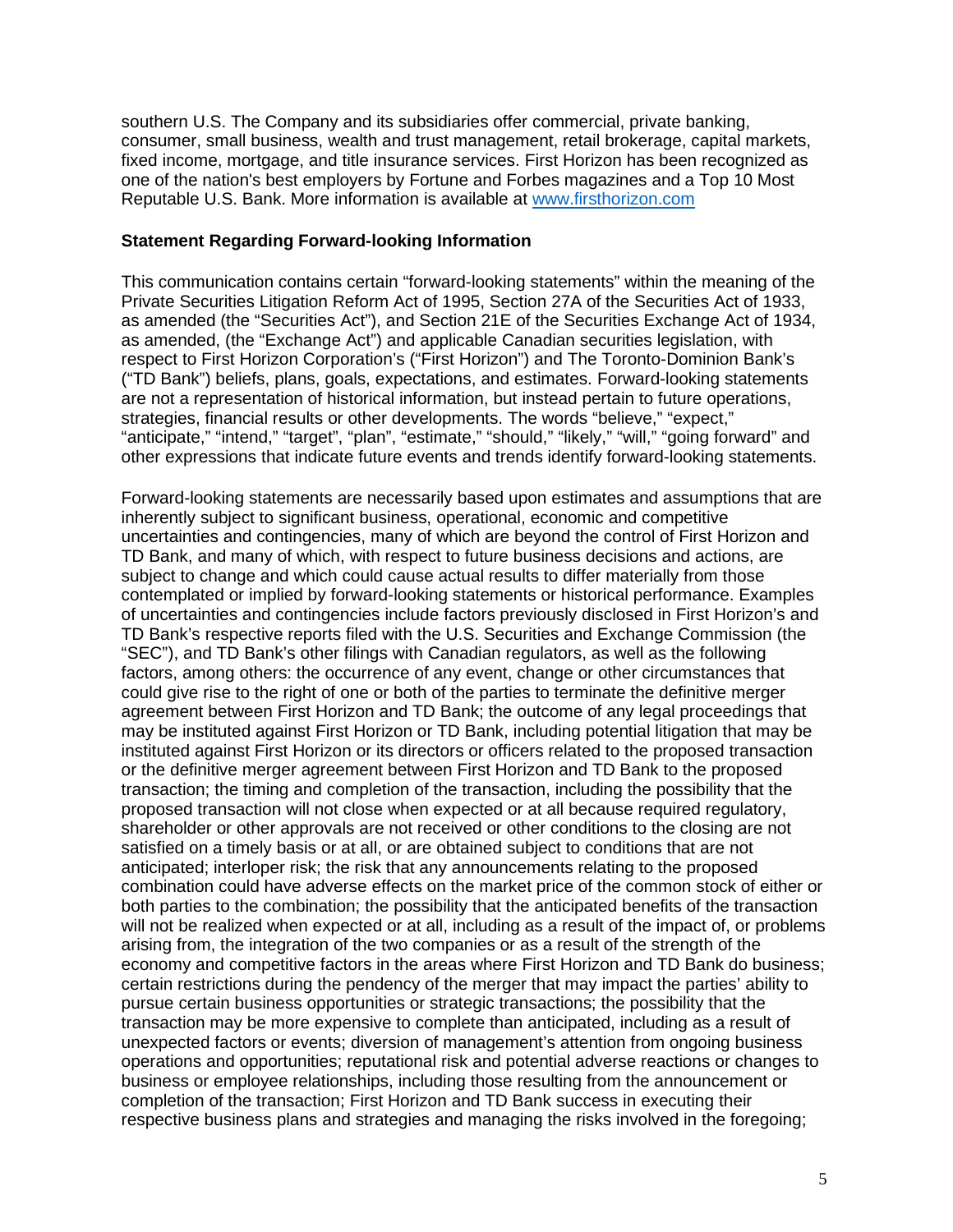currency and interest rate fluctuations; success of hedging activities; material adverse changes in economic and industry conditions, including the availability of short and long-term financing; general competitive, economic, political and market conditions; changes in asset quality and credit risk; the inability to sustain revenue and earnings growth; inflation; customer borrowing, repayment, investment and deposit practices; the impact, extent and timing of technological changes; capital management activities; other actions of the Board of Governors of the Federal Reserve System, the Office of the Comptroller of the Currency, the Federal Deposit Insurance Corporation and the Office of the Superintendent of Financial Institutions legislative and regulatory actions and reforms; the pandemic created by the outbreak of COVID-19 and its variants, and resulting effects on economic conditions, restrictions imposed by public health authorities or governments, fiscal and monetary policy responses by governments and financial institutions, and disruptions to global supply chains; and other factors that may affect future results of First Horizon and TD Bank.

Assumptions about First Horizon and TD Bank's current and expected financial performance (including balance sheet, income statement and regulatory capital figures), expected capital availability for the proposed transaction, expected closing date of the proposed transaction, expected synergies (and timing to achieve), integration and restructuring costs, assumed purchase price accounting (including fair value marks), costs of financing, foreign exchange rates, and future regulatory capital requirements, including the Office of the Superintendent of Financial Institutions' announced Basel III reforms effective in the second quarter of fiscal 2023, were considered by TD Bank in estimating its expected return on invested capital, adjusted EPS accretion and/or TD Bank's expected regulatory capital ratios. Examples of material assumptions made by TD Bank in the forward-looking statements, including TD Bank's expectations regarding the costs and financial impact of the transaction, include assumptions regarding First Horizon's future net income, transaction costs, transaction process, timeline to close and/or integrate the acquisition, expected synergies, future TD Bank capitalization, tax rate, currency conversion rate, and financial results. Assumptions about TD Bank's integration plan, the efficiency and duration of integration and the alignment of organizational responsibilities were material factors TD Bank considered in estimating integration costs.

We caution that the foregoing list of important factors that may affect future results is not exhaustive. Additional factors that could cause results to differ materially from those contemplated by forward-looking statements can be found in First Horizon's Annual Report on Form 10-K for the year ended December 31, 2021, and in its subsequent Quarterly Reports on Form 10-Q filed with the SEC and available in the "Investor Relations" section of First Horizon's website, [www.firsthorizon.com,](http://www.firsthorizon.com/) under the heading "SEC Filings" and in other documents First Horizon files with the SEC, and in TD Bank's Annual Report on Form 40-F for the year ended October 31, 2021 filed with the SEC and available in the "Investor Relations" section of TD Bank's website, [www.td.com,](http://www.td.com/) under the heading "Regulatory Filings" and in other documents TD Bank files with the SEC (available at [www.sec.gov\)](http://www.sec.gov/) and applicable securities regulators in Canada (available at [www.sedar.com\)](http://www.sedar.com/). All such factors, as well as other uncertainties and potential events, and the inherent uncertainty of forwardlooking statements, should be considered carefully when making decisions with respect to First Horizon and TD Bank.

Any forward-looking statements contained in this document represent the views of First Horizon and TD Bank only as of the date hereof and are presented for the purpose of assisting their respective shareholders and analysts in understanding First Horizon's and TD Bank's financial position, objectives and priorities and anticipated financial performance as at and for the periods ended on the dates presented, and may not be appropriate for other